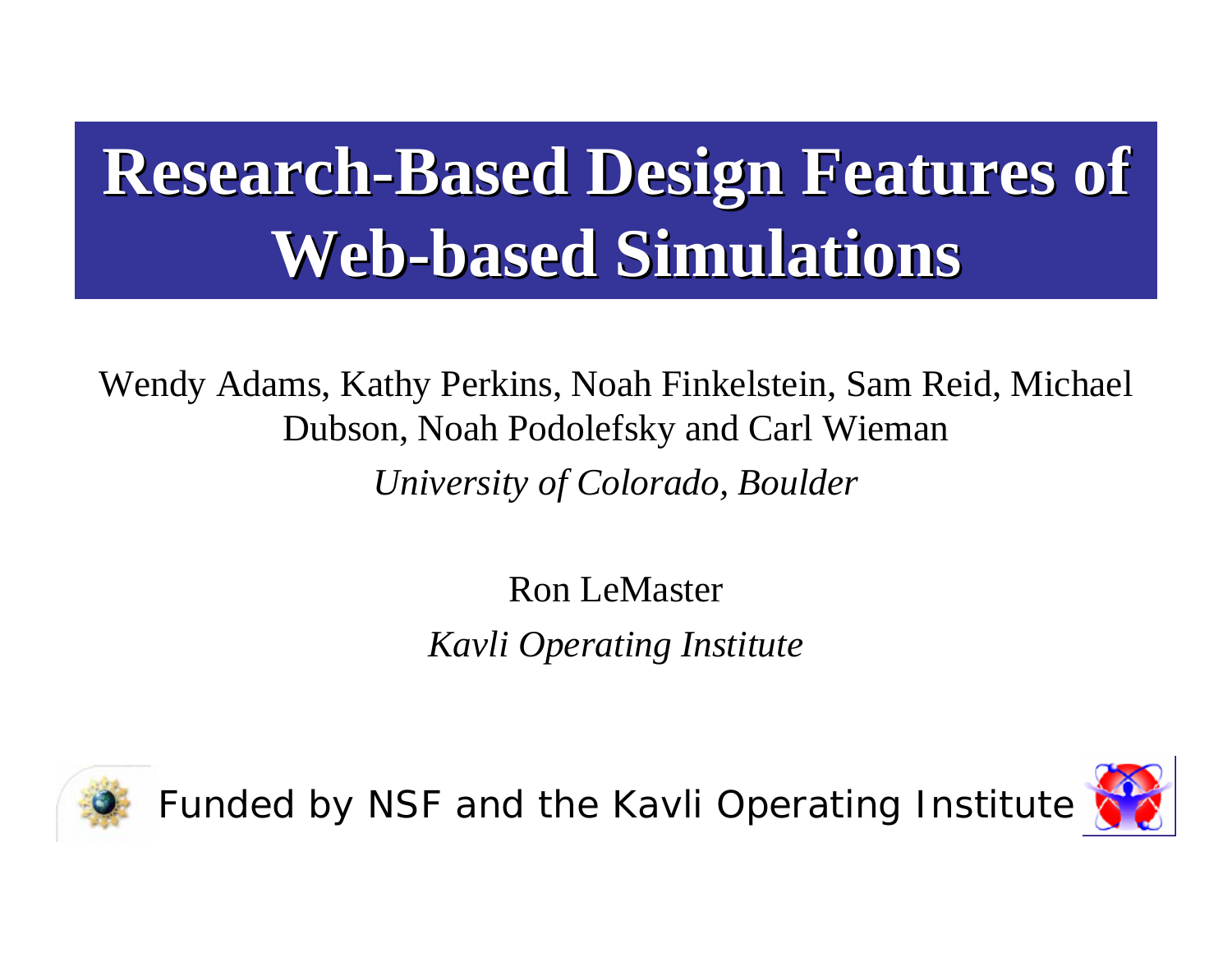## **Introduction**

Through extensive interviews with students, we have developed guidelines for creating simulations which are easy to use, inviting, encourage exploration by the student and promote development of student understanding of physics.

The Physics Education Technology (PhET) Project<sup>1</sup> focuses on the development of elaborate Java- and Flash-based animated simulations that help students develop visual and conceptual models of physical phenomena. We have researched and characterized elements of effective simulation layouts, representational models, user help and guiding questions. We incorporate these elements into the design for future PhET simulations and they should prove useful for developing simulations in general. This poster will present these design principles and the research base of clinical interviews used to derive them.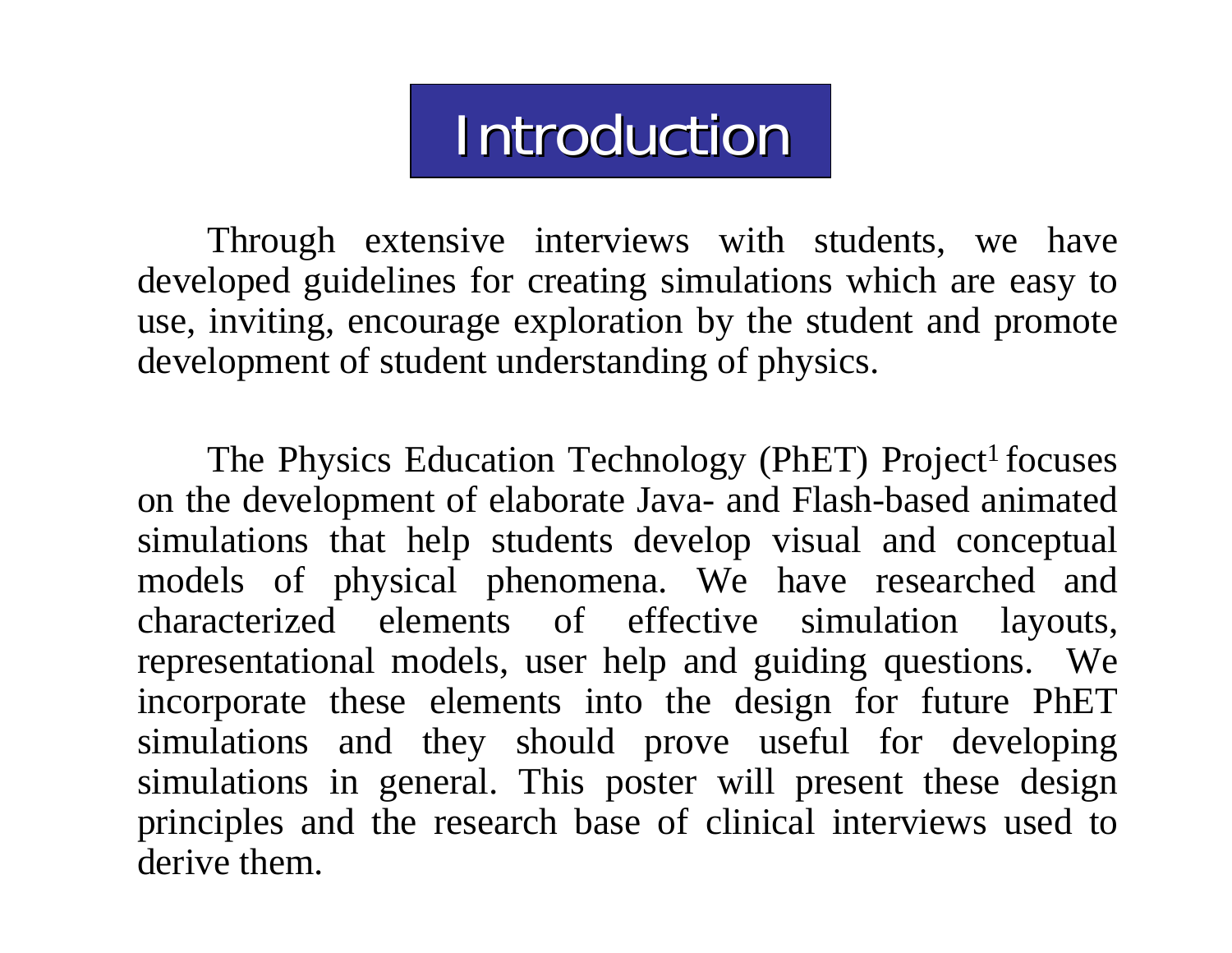# Research Methodology Research Methodology

- Interviews
	- Think-aloud style
	- Either no guidance or limited to one or two conceptual questions.
	- 30 to 60 minutes per simulation
	- 4-6 interviews per version of simulation
- Homework
- Pre-Class Assignments
	- Simulation use vs. Reading
	- Helps identify level of simulation sophistication.
- Lecture Demonstrations
	- Clicker Questions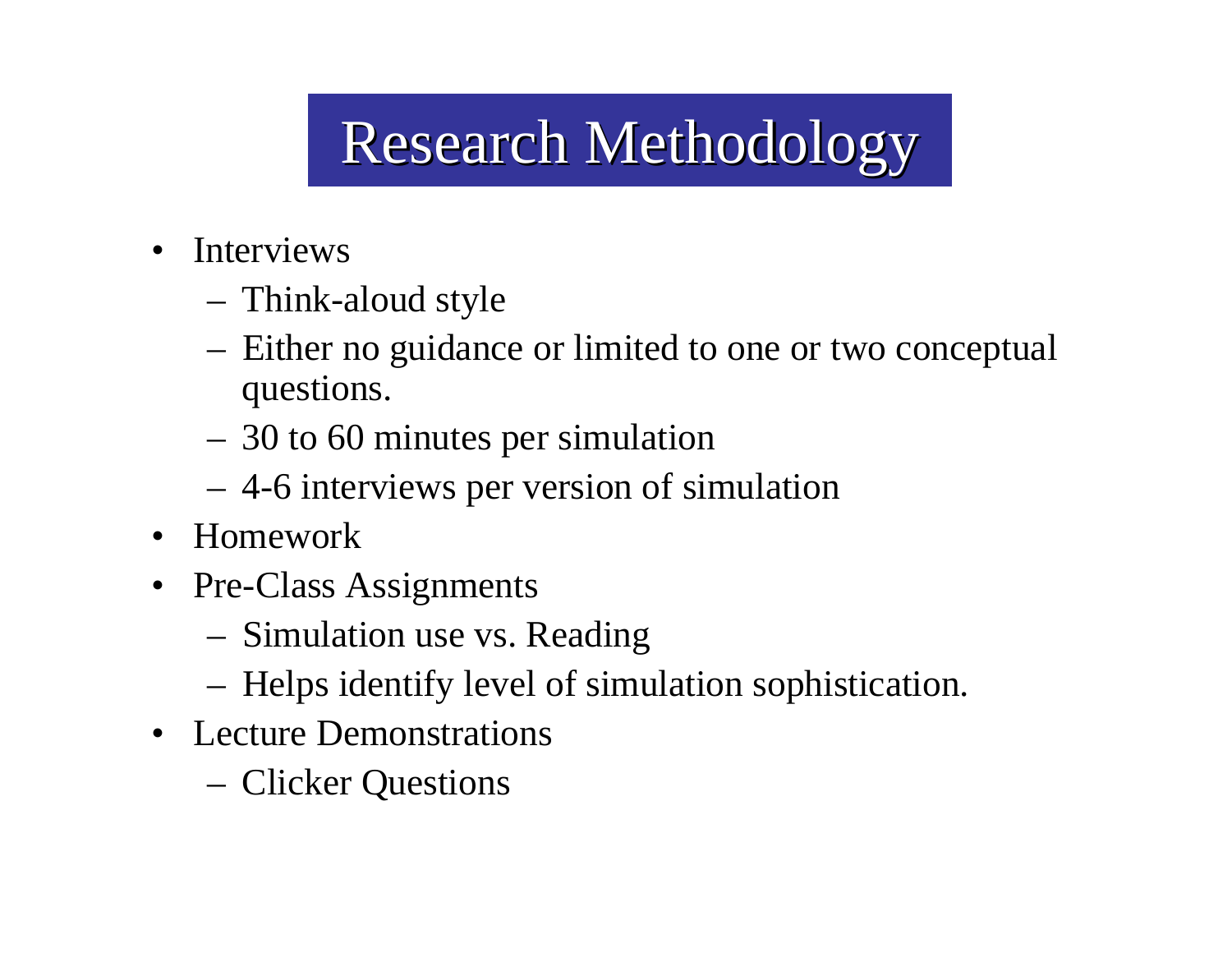# Design Philosophy

- Fun Bridge to Real World
- Research-Based
- Interactive
- Animated
- Engaging
- Promote Student Learning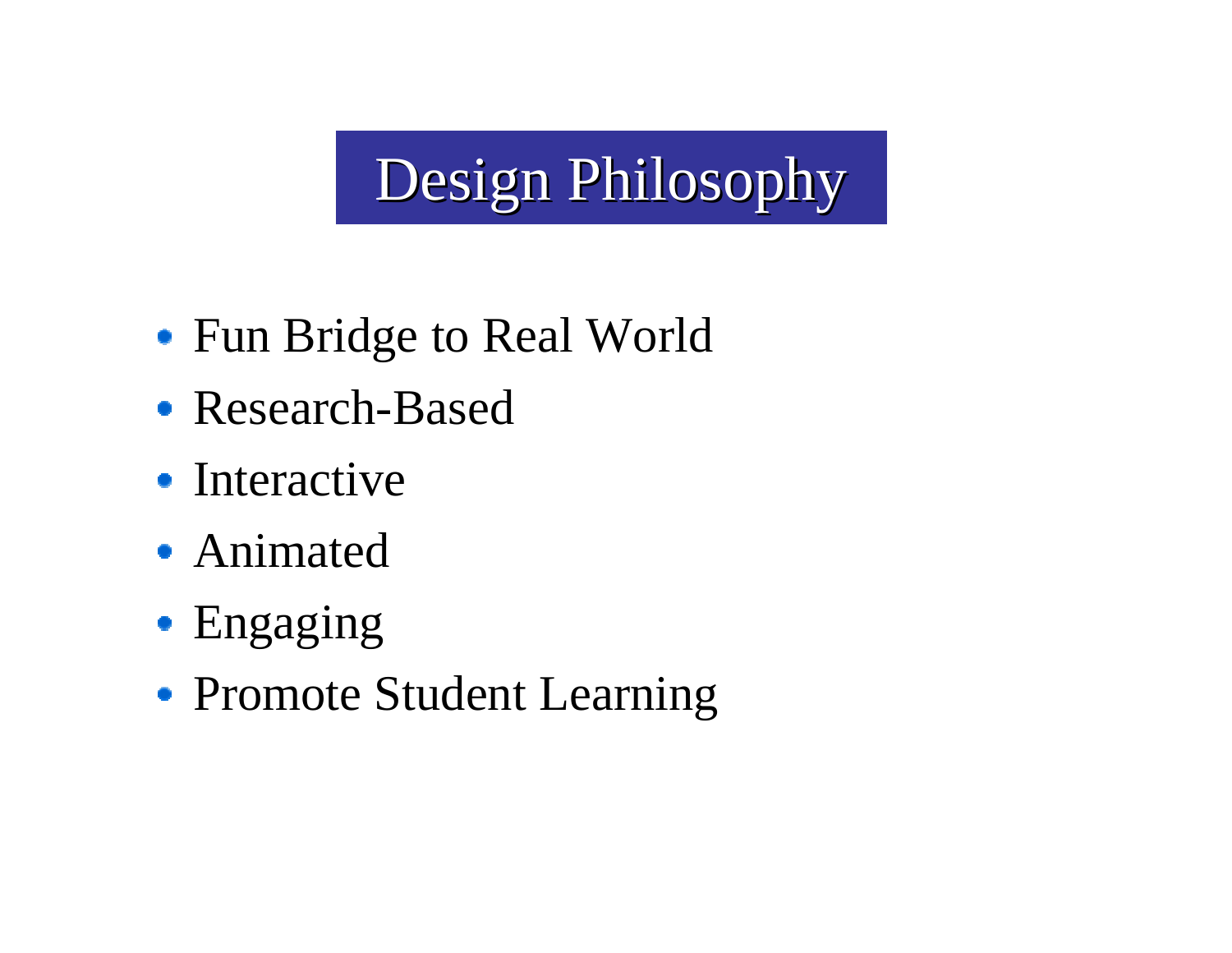- Intuitive Controls
	- Click and Drag Interface
	- Grabbable objects
- • Representations
	- Start up Settings (manual/not moving, simplest version!)
	- Subtle visual cues important (electron spacing, E-field, nothing without conceptual value)
- Tool Use
	- Limit on useful number of tools (play buttons overlooked)
	- Tabs (placement is crucial)
- $\bullet$  Encourage Exploration
	- Legends (some tool labels encourage use, label electrons, photons, molecules etc., but avoid "information overload".)
	- Little Puzzles (don't tell the student everything)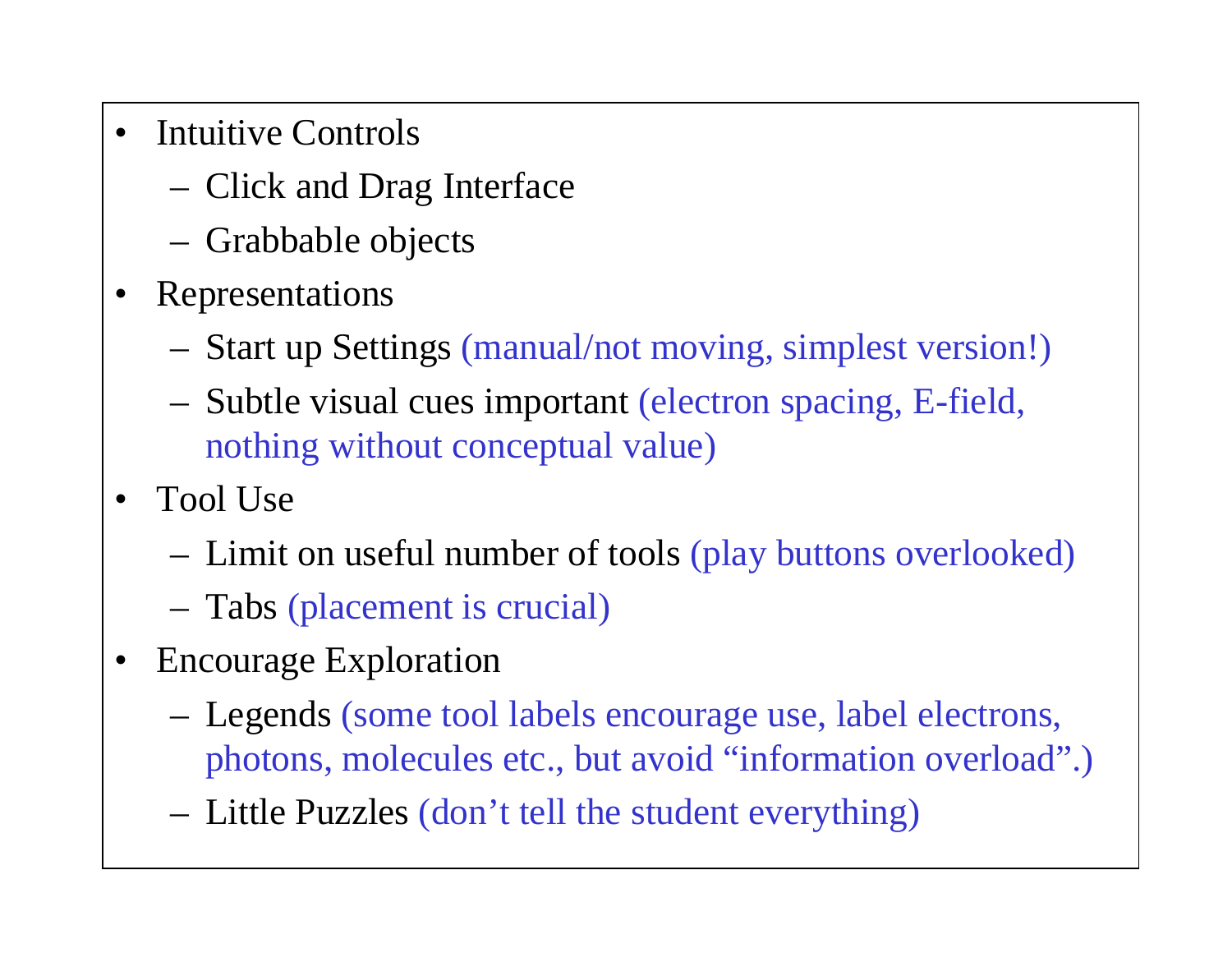#### **Interface Design** -- Research Conclusions

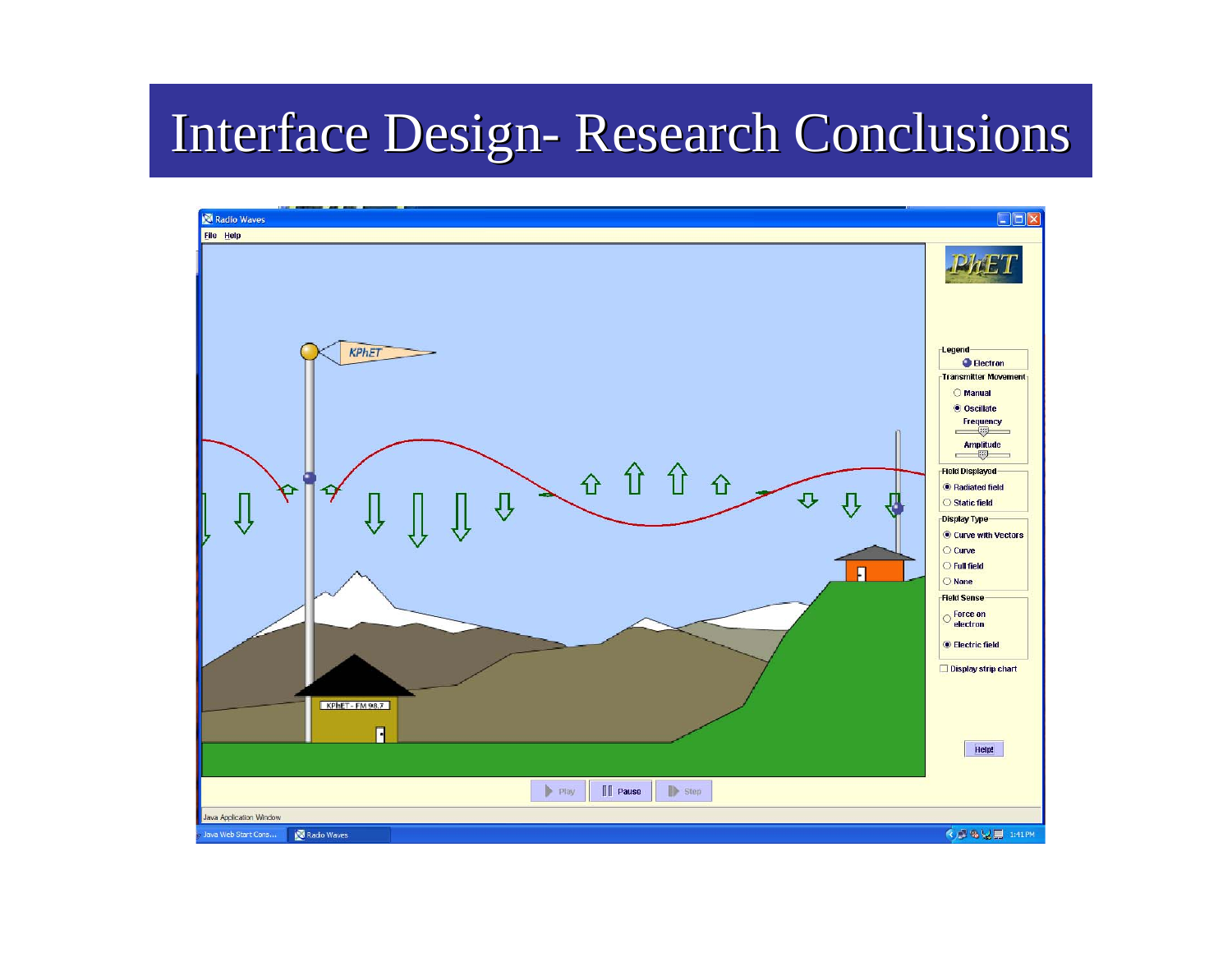### Microwave oven simulation: design principles work!



 $\bullet$ Design features from previous interviews integrated into Microwaves

Start up Settings

- Intuitive control
- Tab Placement Legend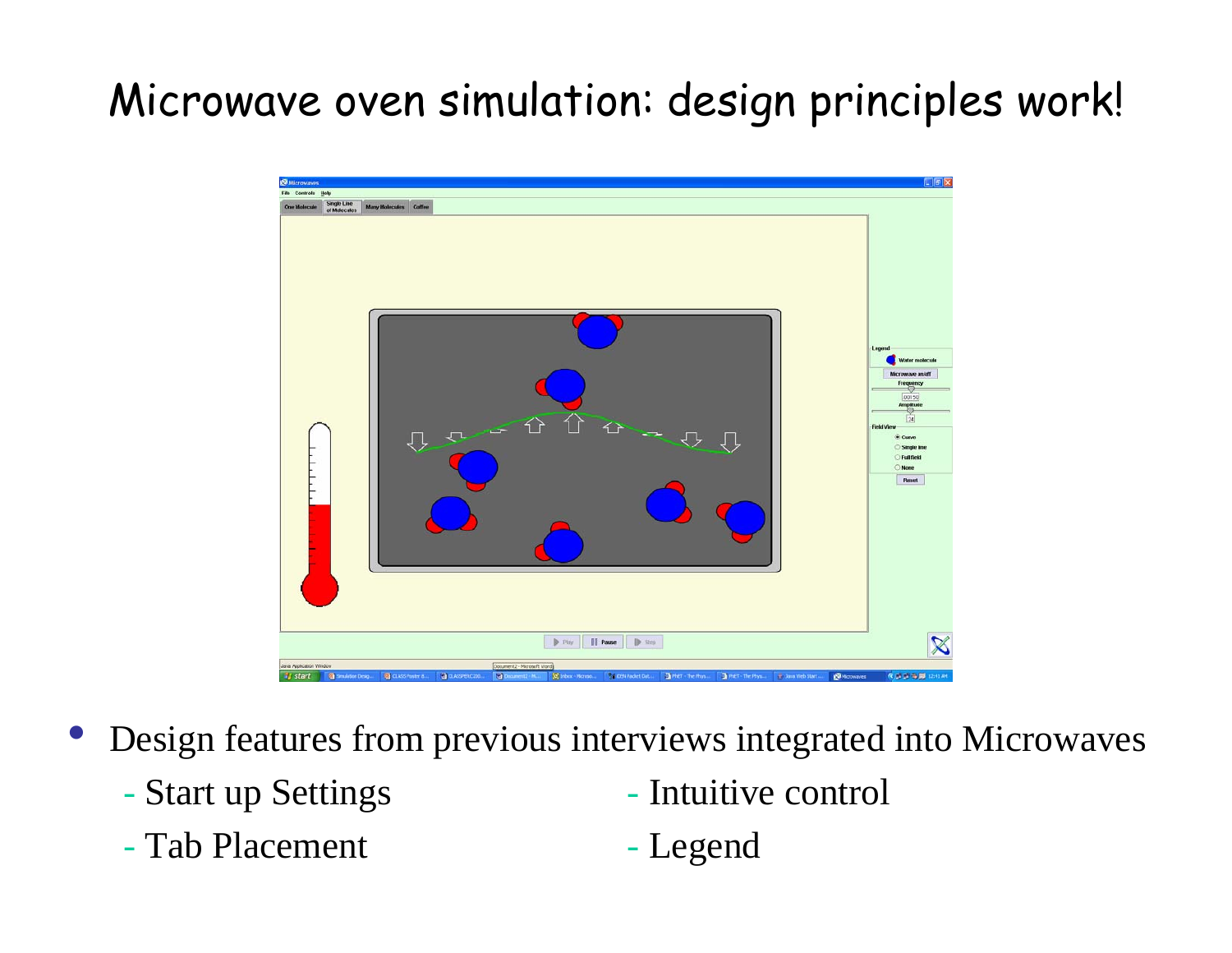#### •Help

- Best if the simulations are designed totally intuitive.
- Minimal Reading
	- *Student's rarely read.*
- Inviting straight forward text
- Minimal Guidance
	- *Found that help (both from instructor or onscreen), if not done properly, severly limits students' natural curiosity thus exploration.*
- Unobtrusive
	- *Place help so that it can be seen; however, all fo the simulation should still be accessible.*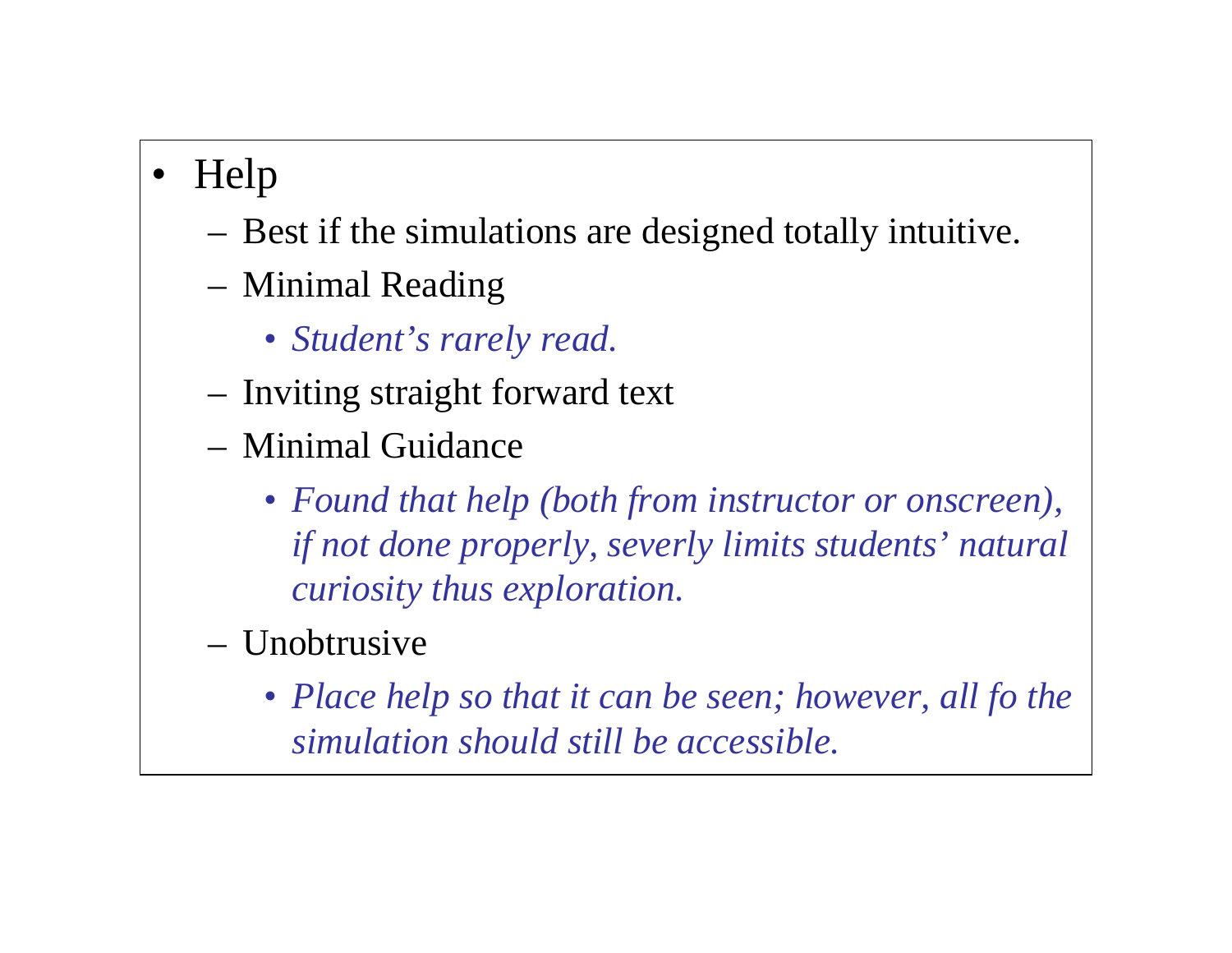

Basic Help (appears only upon request) Normally all that is needed.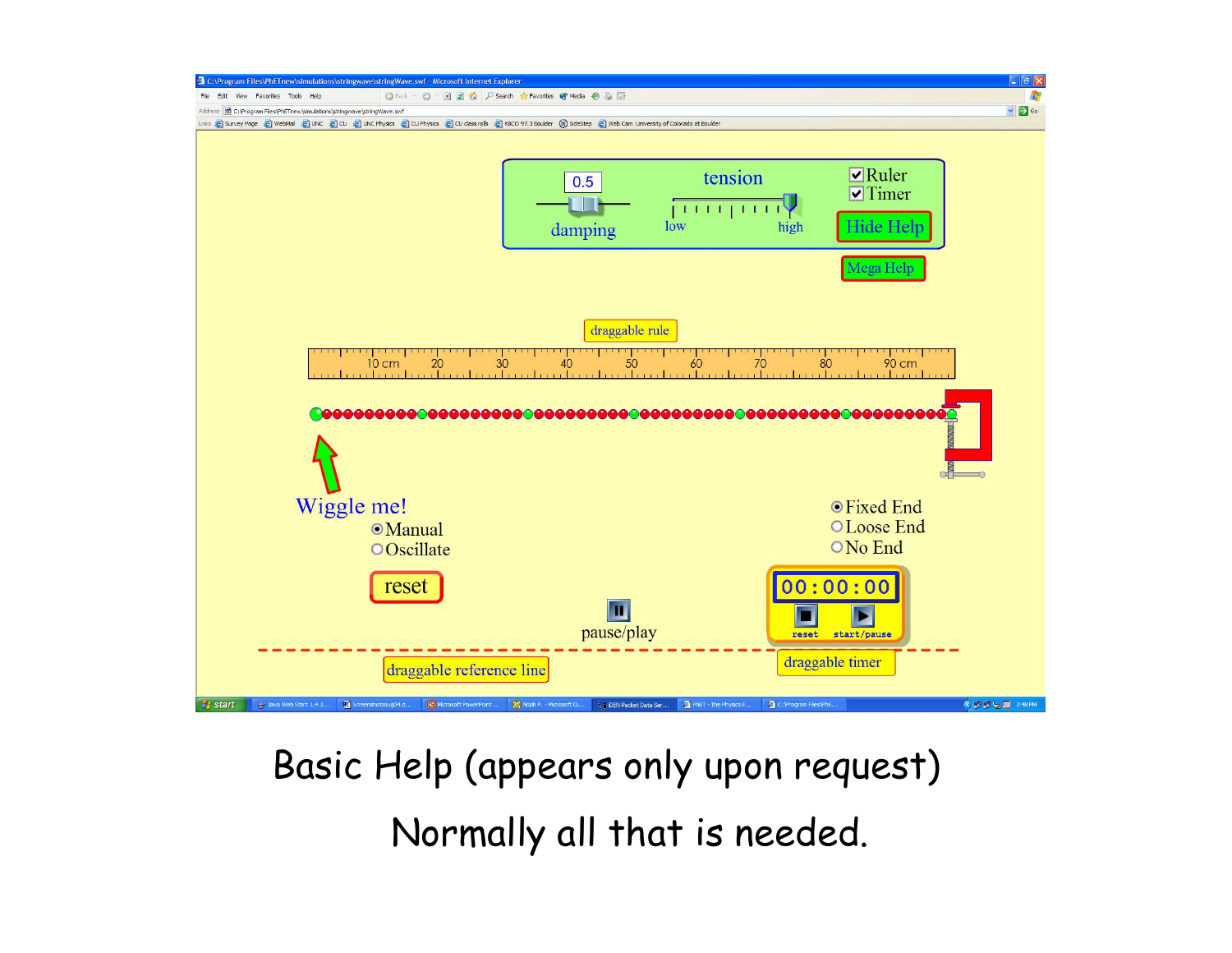#### **PhET Waves on a String**



Mega Help (appears if requested after basic help) Full manual. Does not explain concepts.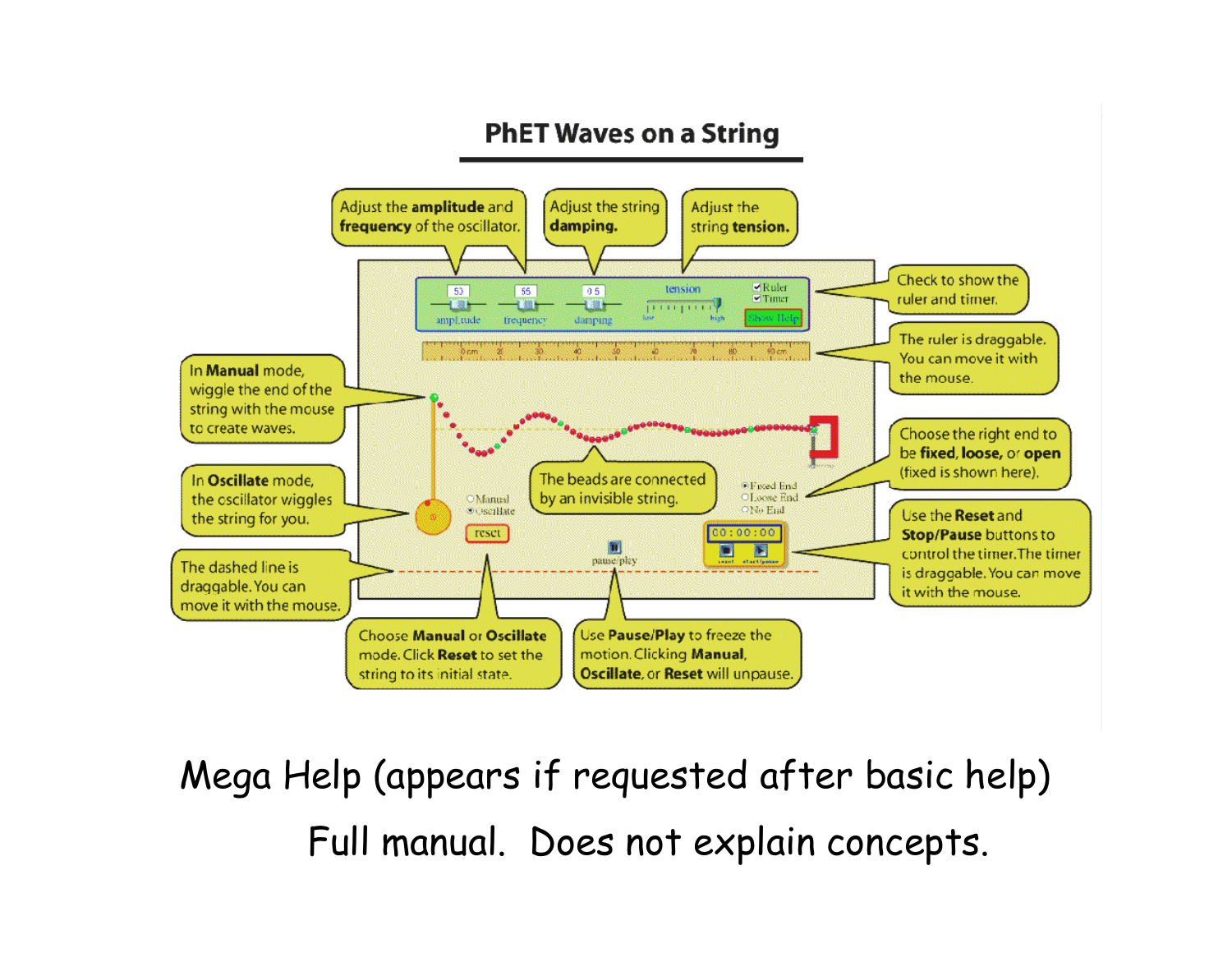## Guidance – Research Conclusions

- • Some simulations are effective with a single question *(Understanding of concepts gained before instruction with only prediction question as guidance.)*
- • Others require instruction or more carefully designed guidance. *(Not gain understanding of concepts before instruction. After instruction and written homework, students gain conceptual understanding with simulations.)*